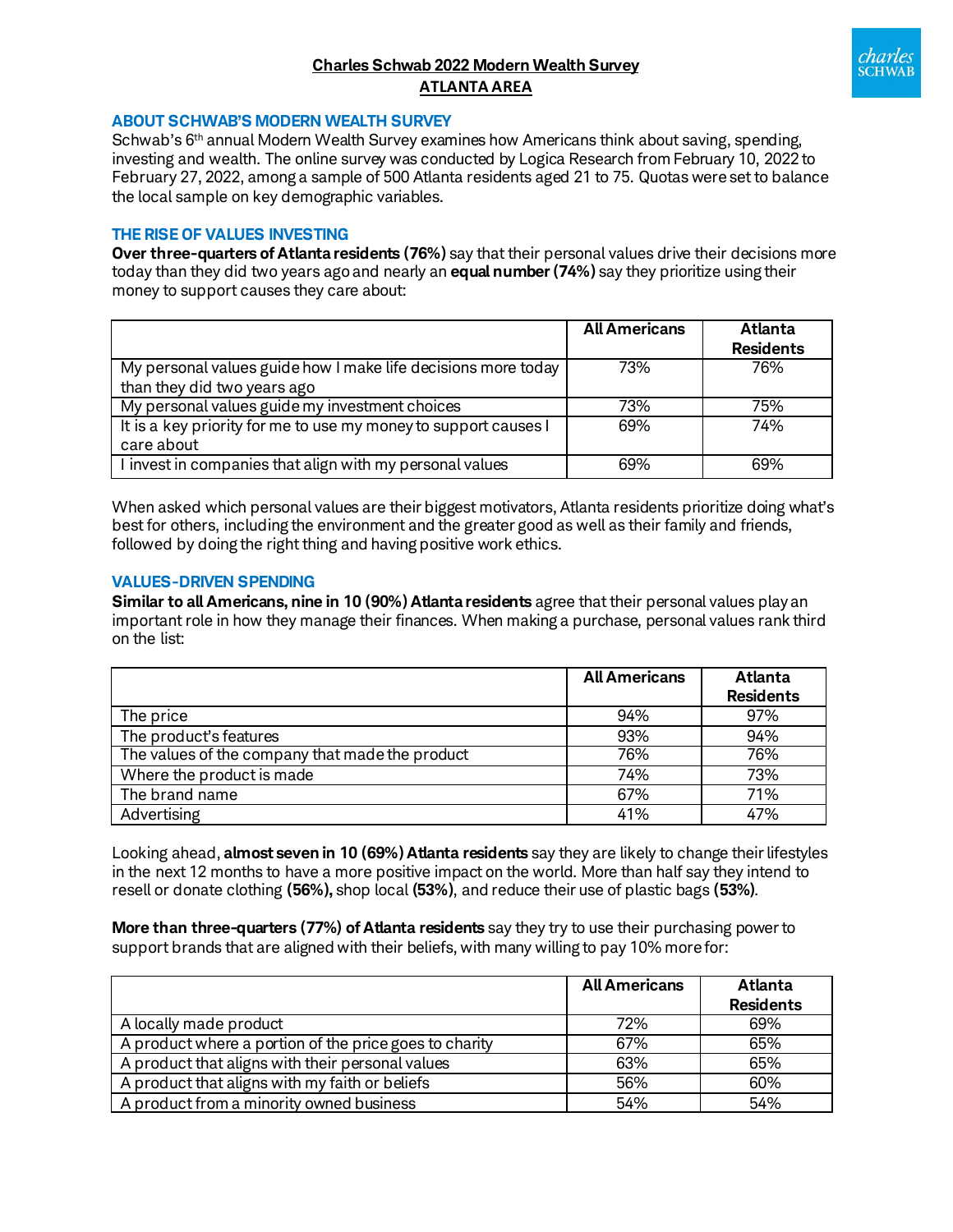# charles<br>sCHWAB

## **Charles Schwab 2022 Modern Wealth Survey ATLANTA AREA**

| . product made<br>ı recvcled materials<br>trom | 60% | 51% |
|------------------------------------------------|-----|-----|
| <b>packaging</b><br>. product that has less i  | 48% | 43% |

# **VALUES-DRIVEN INVESTING**

**Three-quarters (75%)** of Atlanta investors agree that their values guide their investment choices, with the following factors influencing investing decisions, among others:

|                                                               | <b>All Americans</b> | <b>Atlanta</b>   |
|---------------------------------------------------------------|----------------------|------------------|
|                                                               |                      | <b>Residents</b> |
| Company performance                                           | 96%                  | 96%              |
| <b>Risk</b>                                                   | 94%                  | 96%              |
| Company reputation                                            | 91%                  | 94%              |
| <b>Stock Price</b>                                            | 93%                  | 92%              |
| The expected dividends                                        | 92%                  | 90%              |
| Diversification, how the fund or company fits into my overall | 90%                  | 90%              |
| portfolio                                                     |                      |                  |
| The sector or the industry                                    | 86%                  | 83%              |
| Corporate values                                              | 81%                  | 82%              |
| How the company treats its employees                          | 81%                  | 78%              |

## **PRIORITIZING VALUES IN THE WORKPLACE**

**Similar to all Americans, nine in 10 (91%) Atlanta-based workers** say that it is important for them to feel fulfilled by their work:

|                                                           | <b>All Americans</b> | <b>Atlanta</b>   |
|-----------------------------------------------------------|----------------------|------------------|
|                                                           |                      | <b>Residents</b> |
| It is important to me to be fulfilled by my work          | 89%                  | 91%              |
| Having colleagues and co-workers who respect my personal  | 85%                  | 87%              |
| values is important to me                                 |                      |                  |
| My personal values guide how I manage my career           | 84%                  | 87%              |
| I chose my career path based on my personal values and    | 74%                  | 81%              |
| affinities                                                |                      |                  |
| I chose my employer based on their values                 | 63%                  | 64%              |
| I would work for a lower salary for a company that better | 59%                  | 59%              |
| represents my personal values or interests                |                      |                  |
| My work defines who I am                                  | 56%                  | 57%              |

When looking at the factors that influence Atlanta workers' decisions when it comes to selecting a new job, salary, hours, and work life balance are the top factors. Sharing similar values is higher than job title. Other influential factors include:

|                                                            | <b>All Americans</b> | <b>Atlanta Residents</b> |
|------------------------------------------------------------|----------------------|--------------------------|
| The salary                                                 | 93%                  | 94%                      |
| The hours                                                  | 92%                  | 94%                      |
| Work life balance                                          | 93%                  | 94%                      |
| The employee benefits (Healthcare, 401(k), )               | 89%                  | 91%                      |
| The flexibility of where I work (office, home, anywhere)   | 87%                  | 89%                      |
| The company's values/mission align with my personal values | 83%                  | 84%                      |
| Opportunity for advancement                                | 84%                  | 82%                      |
| Working with people who share my values                    | 78%                  | 81%                      |
| The stock options or equity compensation                   | 63%                  | 65%                      |